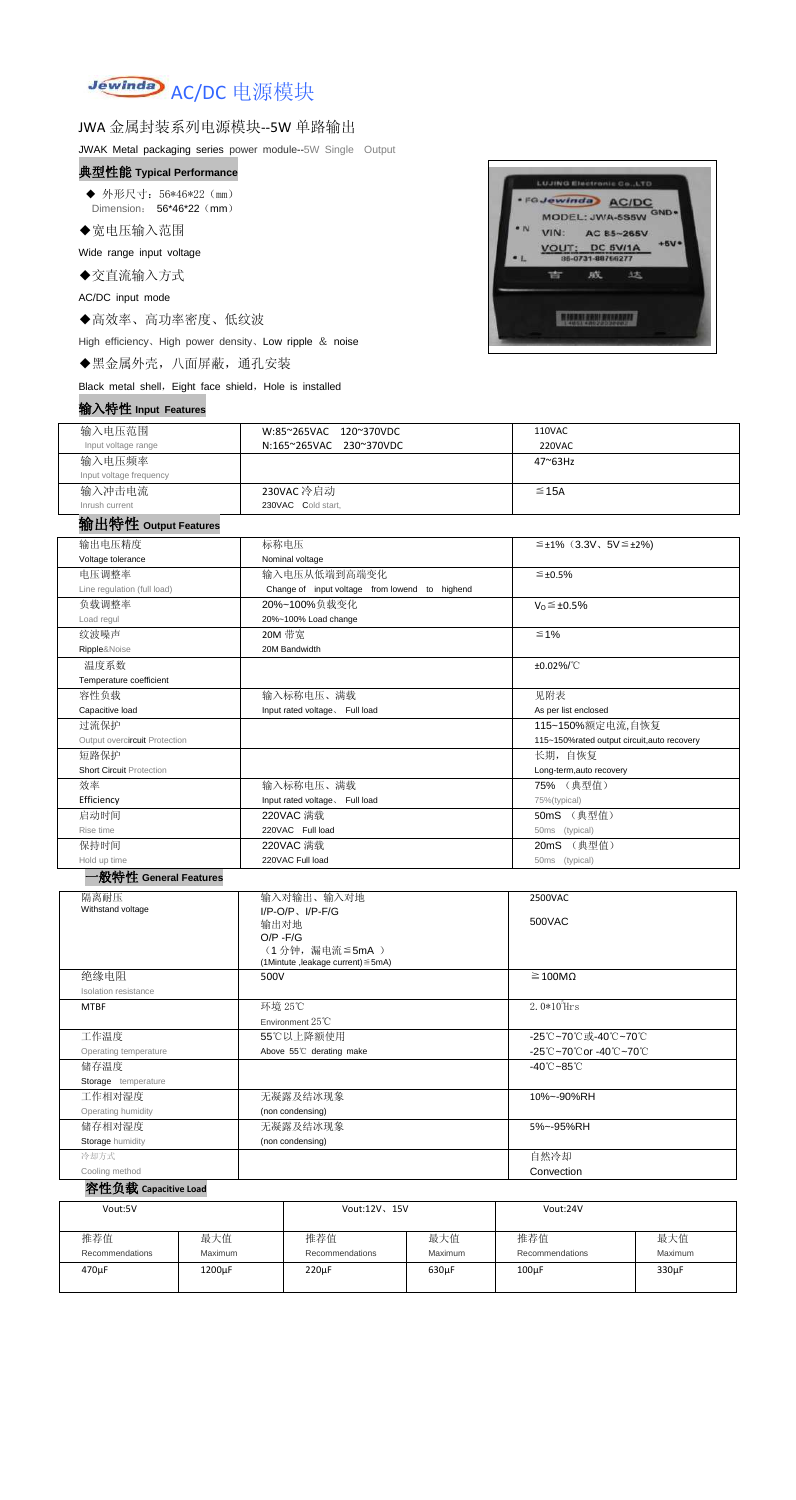## 命名方式 **Naming Rules**



#### 产品选型 **Product selection**

| 号<br>品<br>型<br>产 | 输出电压<br>Output voltage | 输出电流<br>Output current | 输出电压精度<br>Output voltage | 纹波噪声<br>R&N       | 效率         |
|------------------|------------------------|------------------------|--------------------------|-------------------|------------|
| Model<br>No.     | Vo                     | lo                     | tolerance                | $V$ (p-p)mV       | Efficiency |
| JWA-5S3.3W(N)    | 3.3V                   | 1.52A                  | ±2%                      | 80 <sub>m</sub> V | 71%        |
| JWA-5S5W(N)      | 5V                     | 1.00A                  | ±2%                      | 80 <sub>m</sub> V | 75%        |
| JWA-5S9W(N)      | 9V                     | 0.56A                  | ±1%                      | 80 <sub>m</sub> V | 77%        |
| JWA-5S12W(N)     | 12V                    | 0.42A                  | ±1%                      | 100mV             | 79%        |
| JWA-5S15W(N)     | 15V                    | 0.34A                  | ±1%                      | 100mV             | 80%        |
| JWA-5S24W(N)     | 24V                    | 0.21A                  | ±1%                      | 120mV             | 82%        |

注:因篇幅有限,以上只是部分产品列表,若需列表以外产品,请与本公司销售部联系。

Note:Due to space limitations ,the above list is only for some products, If other than a list of products, please contact the Company's sales department. 输出纹波噪声(峰-峰值)的测量,请参照模块测试说明中介绍的方法进行。

Output ripple noise measurement (peak - peak), please refer to the module test notes method is introduced.

#### 封装尺寸图MechanicalData



注:电源模块的各管脚定义如与选型手册不符,应以实物标签上的标注为准。

Note: The power modules such as the definition of the pin does not match with the hand book, please refer to the actual item.

#### 典型曲线 Typical curve

降额曲线 あかい おおやく かいしゃ かいしゃ あいしゃ あいしゃ あいかん 放率曲线

Deratingcurve **Efficiency** curve **Efficiency** curve





| D.4         | $\mathbf{D}$             | $\sim$ $\sim$ | P <sub>4</sub> | DE<br>- 11     | <b>D<sub>C</sub></b> | $\sim$    | DO         |
|-------------|--------------------------|---------------|----------------|----------------|----------------------|-----------|------------|
| $\sim$<br>ν | $\Delta \cap U$<br>AC(L) | AC(N)         | $V_{O+}$       | <b>NP</b><br>. | <b>NP</b>            | <b>NP</b> | <b>GND</b> |